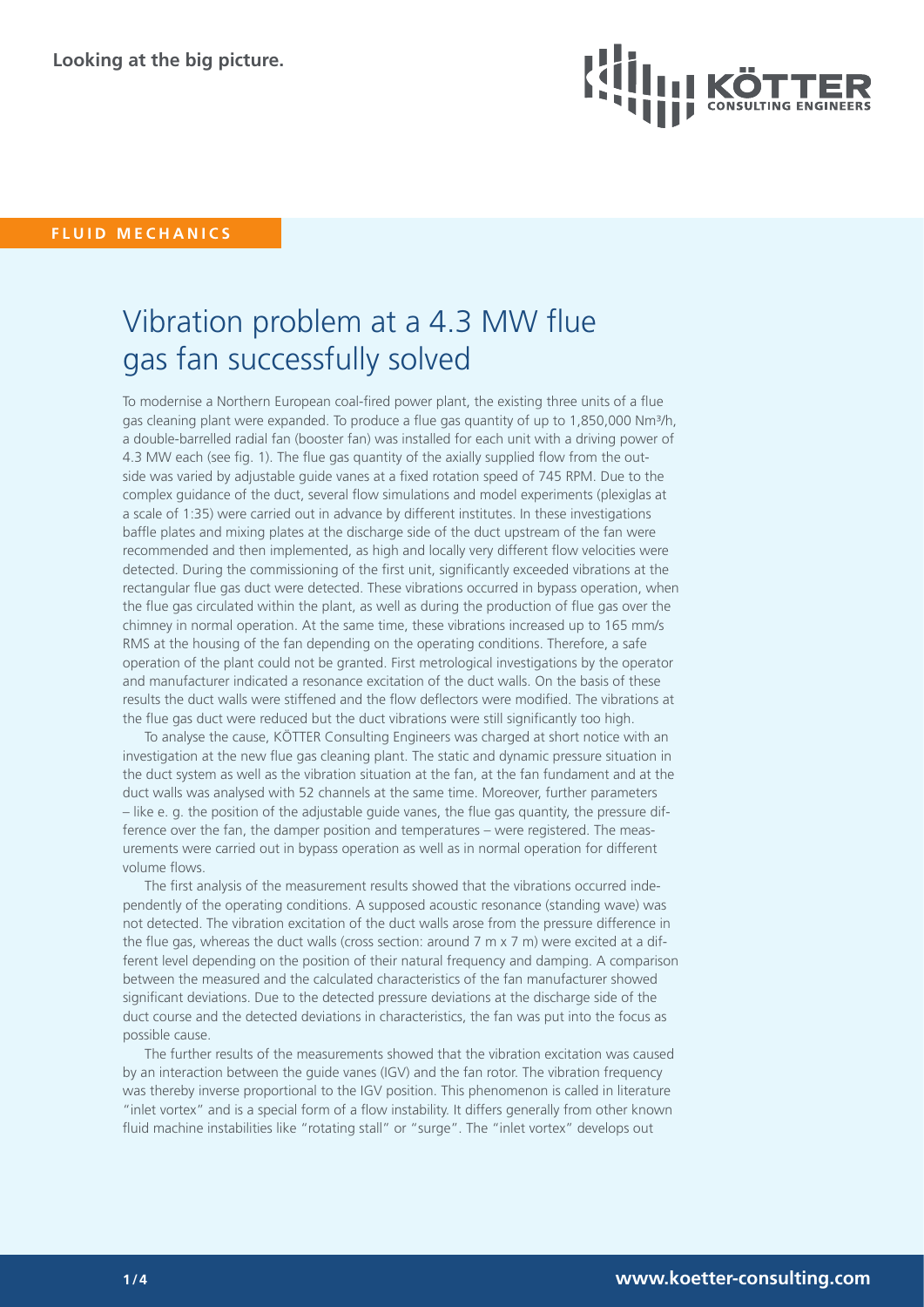

### **FLUID MECHANICS**

of a vortex shedding after a corresponding angle of attack at the IGV-shovel and changes in dependency of the volume flow and the fan rotary frequency. The so-called "dorsal fins" as a fixed flow guidance downstream the IGV or adjustments of the IGV-shovel geometry have been proven as a remedial measure.

Because of the local conditions, the installation of expanded flow plates ("tabs") at the IGV guide vanes was proposed as alternative reduction measure. This led to a flow deflection so that the vortex shedding at the IGV could be avoided. For a quick realisation they were directly welded onto the IGV in agreement with the fan manufacturer (fig. 3).

During the following unit start-up it became clear - due to the significantly decreased acoustic radiation - that the problem was tackled correctly. This was confirmed by the measured values during the start-up. The pressure pulsations and the occurring duct vibrations could be reduced significantly on an admissible level. The vibrations at the fan housing were minimised by a factor of almost 10 up to 17 mm/s. The successful measure was quickly implemented at all three units so that the new plants could be handed over "vibration-free" to the operator.



Principal draft of the double-barrelled radial fan with suction and pressure ducts.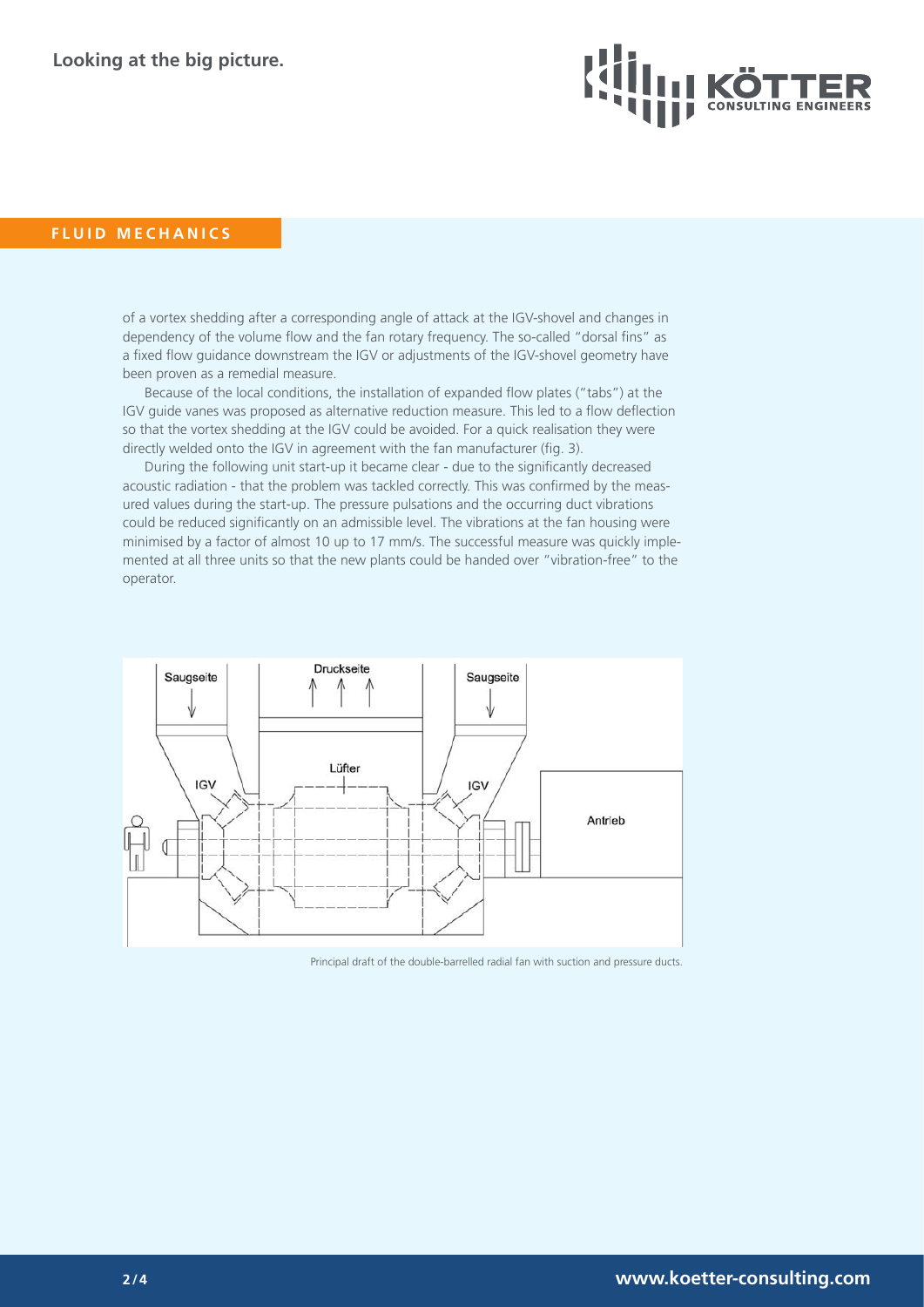**Looking at the big picture.**



## **FLUID MECHANICS**



Reduction measure "dorsal fin" during installation behind the IGV.